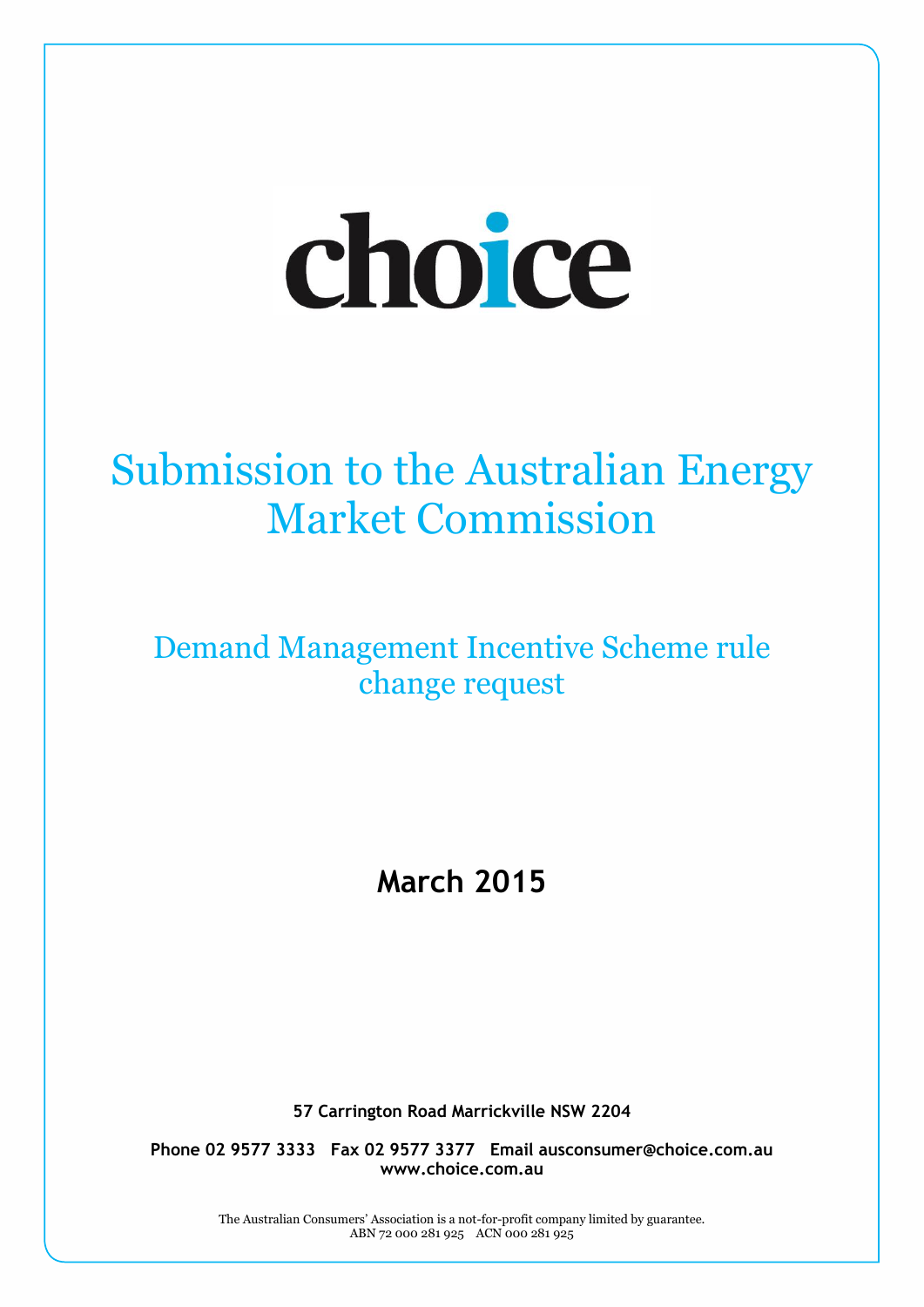# choice

## About CHOICE

Set up by consumers for consumers, CHOICE is the consumer advocate that provides Australians with information and advice, free from commercial bias. By mobilising Australia's largest and loudest consumer movement, CHOICE fights to hold industry and government accountable and achieve real change on the issues that matter most.

To find out more about CHOICE's campaign work visit [www.choice.com.au/campaigns](http://www.choice.com.au/campaigns) and to support our campaigns, sign up at [www.choice.com.au/campaignsupporter](http://www.choice.com.au/campaignsupporter)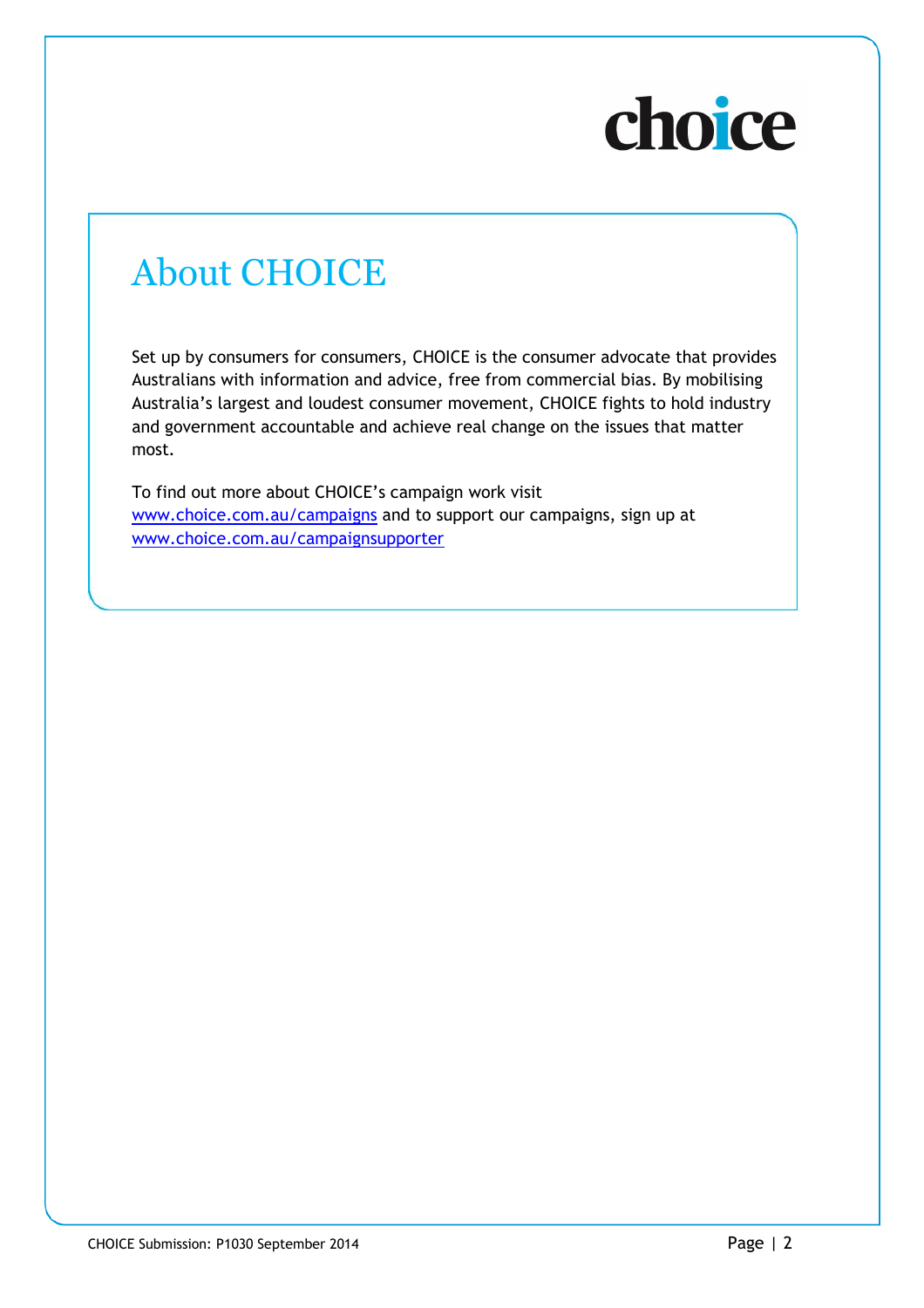# choice

#### **Introduction**

CHOICE is very pleased to offer this submission in support of the Demand Management Incentive Scheme Rule Change as proposed by the COAG Energy Council and the Total Environment Centre. We see this rule change as a rare opportunity to make a major reform for a more affordable electricity industry that better serves the medium and long term interests of Australian energy consumers.

Electricity is an essential service and constitutes a significant share of the household budget. For this reason, CHOICE has for decades advocated for consumer friendly electricity.

Unfortunately, the National Electricity Market (NEM) has recently not served consumers well. Electricity prices have more than doubled in nominal terms between 2007 and 2014 and this has had a major adverse impact on consumers' bills. Much of the responsibility for this pressure on electricity consumers can be attributed to deficient National Electricity Rules and to poor regulations.

To its credit, the AEMC has recognised many of these deficiencies and has sought to address them. One of the key flaws in the NEM has been the neglect of the potential for cost effective Demand Management (DM). CHOICE supports the AEMC's conclusions in its 2012 Power of Choice Report that DM needs to be taken seriously by the AER and the network service providers (NSPs). CHOICE therefore endorses the AEMC's recommended Rule change to strengthen the Demand Management Incentive Scheme (DMIS) and welcomes the proposed DMIS rule changes from the COAG Energy Council and the Total Environment Centre.

#### DM, a history of neglect

In 1989, the first issue of the Australian [National Grid Protocol](http://www.efa.com.au/Library/NationalGridProtocol_1992.pdf) stated: "*Demand management and renewable energy options are intended to have equal opportunity alongside conventional supply options to satisfy future requirements. Indeed, such options may have advantages in meeting short lead-time requirements…*".

However after more than a decade of relative neglect the 2002 Australian Governments' Independent Review of Energy Market Directions (the Parer Review) found that:

"there is a relatively low demand side involvement in the NEM because:

- the NEM systems are supply side focussed
- the demand side cannot gain the full value of what it brings to the market
- residential consumers do not face price signals."<sup>1</sup>

 $^{\rm 1}$  Parer W et al. Towards a truly national and efficient energy market Council of Australian Governments' Independent Review of Energy Market Directions 2002 pg.174 [http://www.ret.gov.au/Documents/mce/\\_documents/FinalReport20December200220050602124631.pdf](http://www.ret.gov.au/Documents/mce/_documents/FinalReport20December200220050602124631.pdf)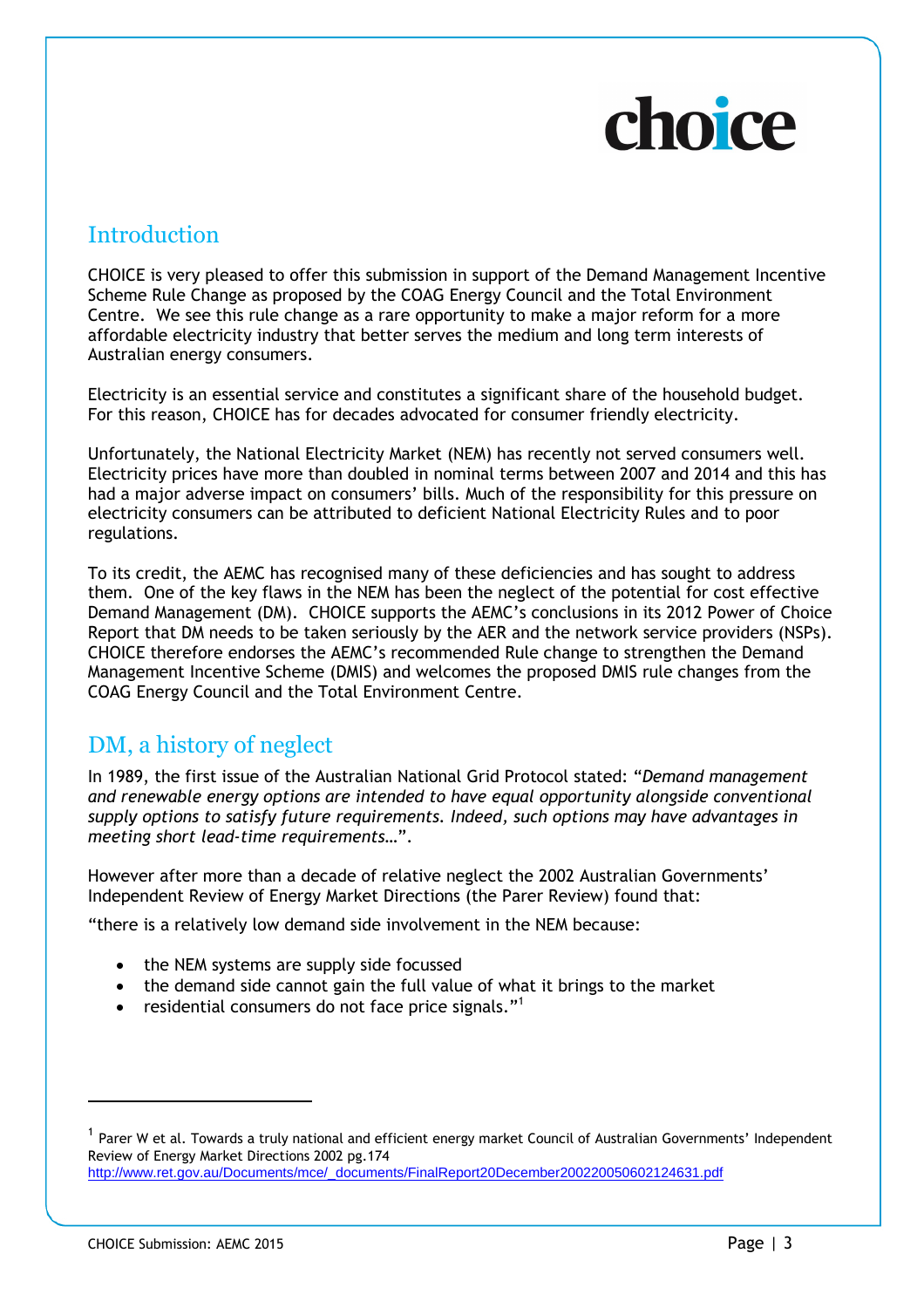

In the same year, the NSW Independent Pricing and Regulatory Tribunal's *Inquiry into the Role*  of Demand Management and Other Options in the Provision of Energy Services went further.<sup>2</sup> It said,

*"It is the Tribunal's strong view that there is significant untapped potential for efficient demand management. To a large extent, one of the major obstacles continues to be a culture which favours traditional 'build' engineering solutions and which pays little more than lip service to alternative options."* 

This report was quite explicit in its warnings:

*"The Tribunal is very concerned about the potential for substantial increases in capital expenditure and worsening asset utilisation, with adverse consequences for costs faced by endusers. Already, 10 per cent of network capacity is required for less than 1 per cent of the year. This will worsen if demand continues to get peakier and networks have to invest in new network capacity to meet this demand. Potentially massive increases in network expenditure to meet demand growth highlight the importance of getting demand management right."*

The primary recommendation of this Inquiry was the establishment of a Demand Management incentive fund.

Unfortunately, these warnings and recommendations and many others from other reports were not heeded and consumers are now suffering the consequences.

Instead, since 2008, the AER has given network businesses strong regulatory incentives to build network infrastructure. The more poles, wires and substations they built, the bigger their "asset base", and the bigger their profits. It is no surprise then, that in the past few years, Australian network business have spent more than ever on network infrastructure, leading to unprecedented electricity prices increases.

#### The electricity industry is changing rapidly.

The urgency of acting on DM is not just a matter of learning the lessons of history. It is also about responding to current trends and anticipating the challenges of tomorrow. Lights, appliances and buildings are becoming more efficient. Household electricity is trending down. Generation from large, coal fired power stations is declining. Solar power is increasing steadily. Battery energy storage and electric vehicles are expected to become widespread in the near future. In short, centralised power is declining and smarter, more affordable decentralised energy is rising.

This DMIS rule change would give network businesses a chance to work with consumers to respond to these trends and develop new business models and practices to deliver a more affordable energy future.

<sup>2</sup> IPART, *Inquiry into the Role of Demand Management and Other Options in the Provision of Energy Services:* Final Report October 2002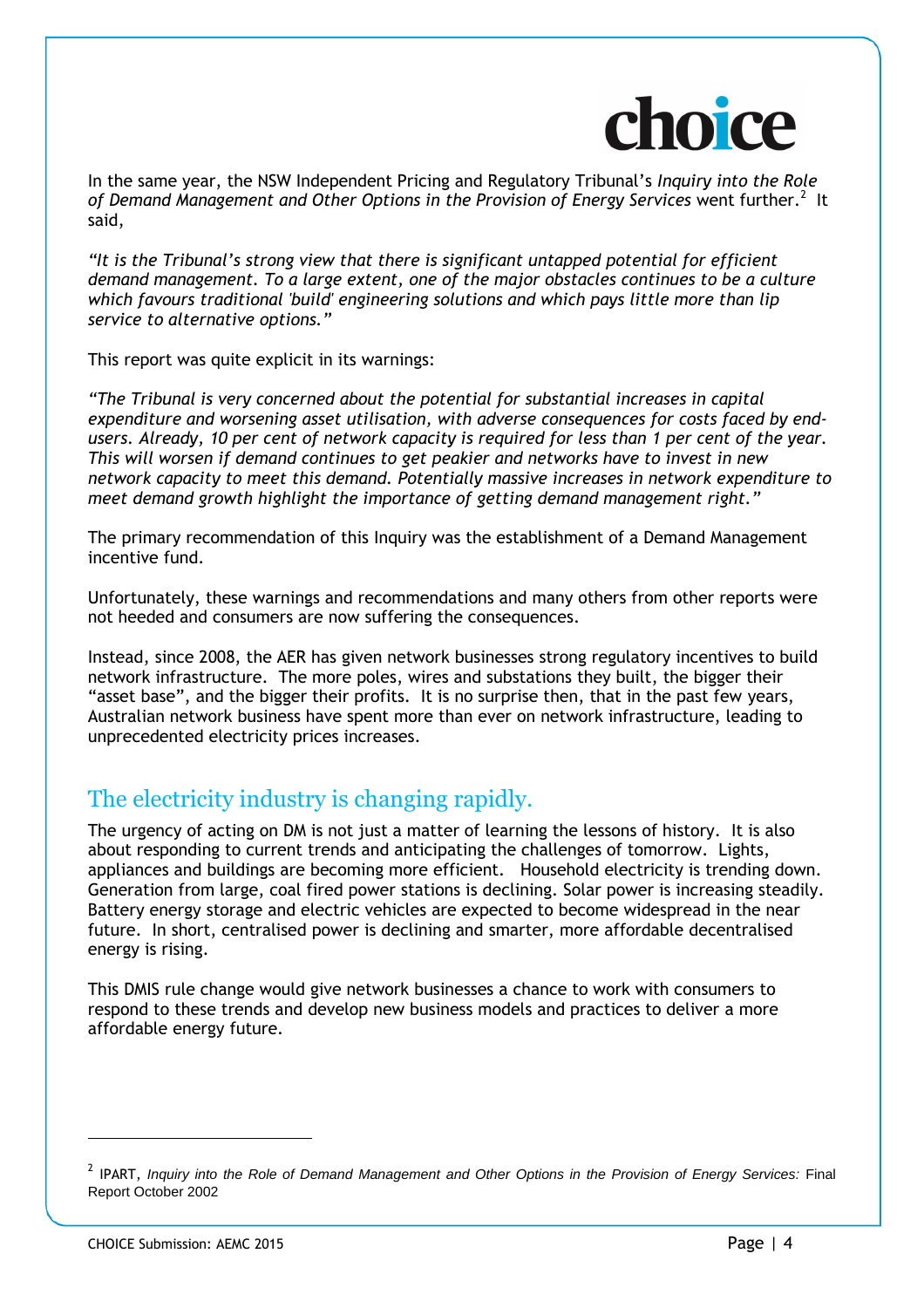

#### Demand management incentives for network business are crucial

Demand Management is not new. DM, such as in the form of off-peak hot water tariffs, has been practiced in Australia for at least 70 years.

In the United States, as of 2012, utility Demand Management was providing more than 57,000 MW of peak demand capacity, equivalent to meeting 7% of US non-coincident peak demand (see Figure 1). Moreover, it was also providing 139,000 GWh per annum in energy savings, equivalent to 4% of total electricity retail sales. It was doing all of this at an average cost of just (AUD) 5.5 cents per kWh. This compares to an average cost of electricity in Australia of \$27 cents/kWh (excluding GST).

Indeed, it is indicative of the neglect of DM in Australia, that comparable DM data is not even regularly collected and reported in Australia.



#### **Figure1. Peak Demand reduction provided by DM in the USA<sup>3</sup>**

The above figures are consistent with the findings of research commissioned for the AEMC which estimated the potential consumer savings from DM at between \$4 billion and \$12 billion and bill reductions of between \$120 and \$500 per household per year.

Other examples of demand management include:

- On Queensland's Magnetic Island, network business Ergon Energy has encouraged consumers to install solar panels and smart meters and replace inefficient lights. Peak [electricity demand was reduced by 44%](http://www.townsvillesolarcity.com.au/Portals/0/docs/2012/Appendix%2013%20-%20SolarCity_PRIA_Award_Submission.pdf) and overall energy consumption by 40%. In the process, Ergon Energy has saved millions of dollars by deferring the need to install a new power cable to the island for at least eight years.
- In Southeast Queensland, network business Energex offers the Positive Payback Program which rewards customers for buying and using energy-efficient appliances. More than

 $\overline{a}$ 

<sup>3</sup> US Energy Information Administration, *Table 10.2. Demand-Side Management Program Annual Effects by Program, [http://www.eia.gov/electricity/annual/html/epa\\_10\\_02.html](http://www.eia.gov/electricity/annual/html/epa_10_02.html)*